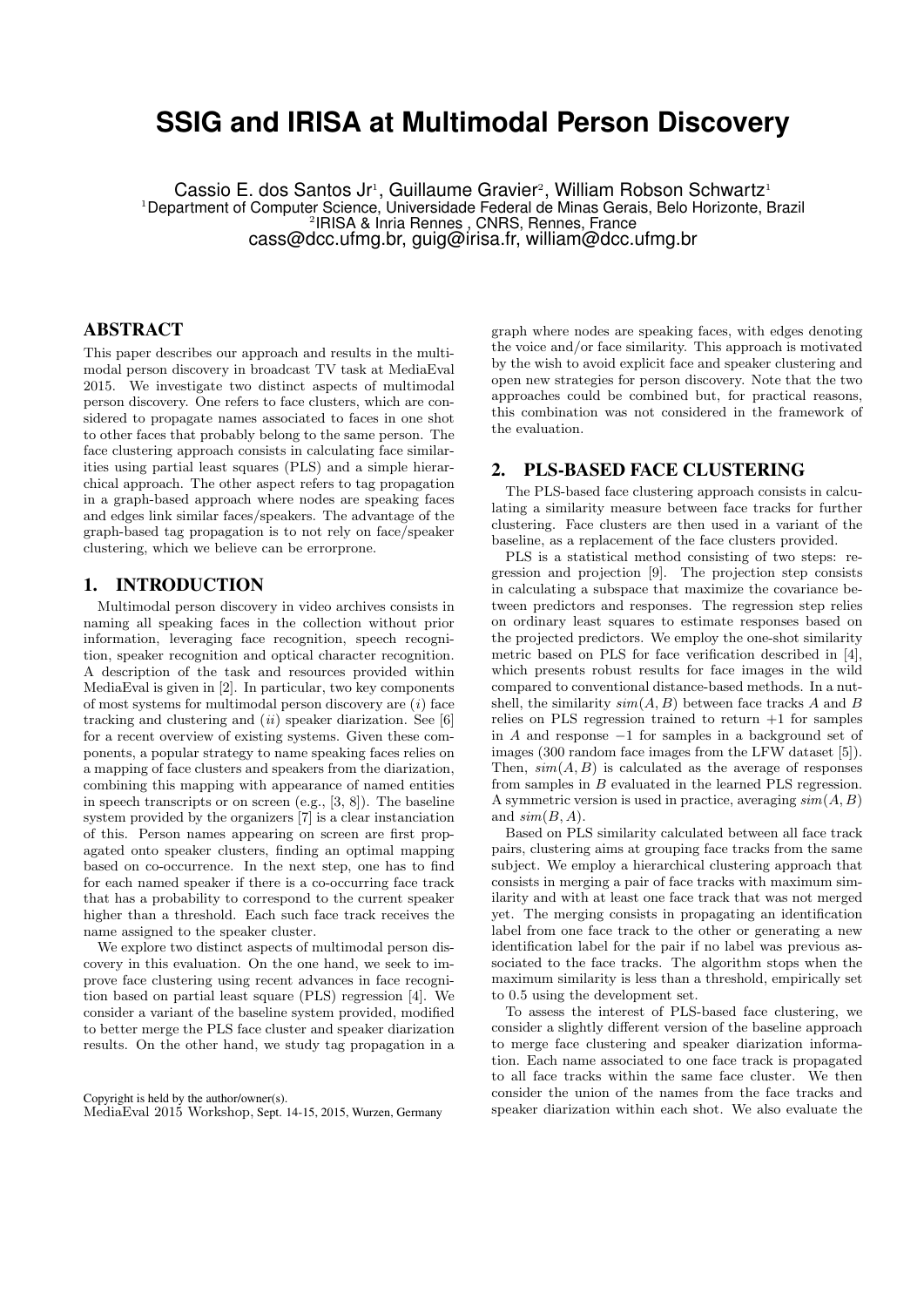| method           | BSLN  | SPKR. | $_{\rm FACT}$ | <b>HNI</b> | INT   |
|------------------|-------|-------|---------------|------------|-------|
| dev              | 38.89 | 63.67 | 49.12         | 67.84      | 44.83 |
| test             | 78.35 | 89.46 | 67.18         | 89.74      | 66.86 |
| $test$ ( $PLS$ ) | 78.35 | 89.46 | 61.90         | 89.64      | 61.64 |

Table 1: EwMAP (in  $\%$ ) using the baseline face clusters on the development set (top row), on the test set (middle row) and using the PLS-based face clusters on the test set (bottom row).

modified baseline approach using only the speaker diarization, only the face cluster, and considering the intersection of the names instead of union.

#### 3. GRAPH-BASED TAG PROPAGATION

To skirt issues with errors in clustering, which we believe can strongly affect the naming process, we investigate a strategy based on tag propagation within a graph where a node corresponds to an occurrence of a speaking face within a shot.

The first step is the graph construction process, which consists in identifying speaking faces from the face tracks detected within each  $shot<sup>1</sup>$ . This is achieved by selecting face tracks whose probability to correspond to the current speech turn is greater than a threshold empirically set to 0.6, where the probabilities that a face track corresponds to a speech turn are those provided. For each selected face track, we keep a record of the matching speech turn. The selected speaking face tracks are the nodes of a graph and are connected with edges bearing two scores, depicting the similarity of resp. voice and face (as given in the speech turn and face track similarity files). To avoid a fully connected graph and keep only relevant relationships, we connect two nodes if the similarity between the corresponding face tracks and the similarity between the corresponding speech turns are both above a threshold, empirically set to 0.1 for both modalities. Note that having no relations between face tracks and speech turns across shows, a graph is built independently for each show.

The naming process starts by associating a name to a node whenever possible based on the output of overlaid text detection: if an overlay significantly overlaps the face track, the node is tagged with the corresponding name and a score of 1. In case of multiple overlaping overlays, the name corresponding to the longest co-occurrence is considered. After tagging all nodes, tags are optionally propagated over a number of iterations. At each iteration, each tag of each node is propagated via the corresponding edges with a propagation score equal to the tag score multiplied by the edge weight, where edge weights are taken as the average of the face and voice similarity. After propagation, each node receives the tag with the highest score.

#### 4. RESULTS

The results from the second submission (July 8th) of the four PLS-based methods and the baseline are presented in Tab. 1, where the following abbreviations are employed: PLS-based face clustering considering only speaker diarization (SPKR), only face clusters (FACE), union (UNI) and intersection (INT) of names among face clusters and speaker

|      |             | EwMAP | MAP  |      |
|------|-------------|-------|------|------|
| dev  | no prop     | 44.5  | 44.7 | 76.7 |
|      | 1 step prop | 53.6  | 54.0 | 75.4 |
| test | no prop     | 78.3  | 79.5 | 89.7 |

Table 2: Results with graph-based naming on the development data (test2) and on the test data.

diarization. In PLS-based face clustering, we consider the CLBP [1] feature descriptor with radius parameter 5 calculated in squared blocks of size 16 pixels and stride of 8 pixels. All faces were cropped from the videos using the face position provided in the baseline approach and scaled to 128 by 128 pixels. Note that we do not provide face clusters based on PLS for the development set and, therefore, all results in Tab. 1 for the development set consider only the face clusters available in the baseline approach. We also provide the results on the test set considering the face clusters provided in the baseline method, i.e., without PLS-based face clustering.

The SPK approach yields the best EwMAP in Tab. 1 while the FACE yields the worst results. However, the results from INT and UNI indicate that the two approaches present complementary results, i.e., the intersection of the propagated names among the face clusters and speaker diarization shots indicates that a small subset of correct names from the face clusters that are not in the speaker names, These aspects are observed in the development and test set, using the face clusters in the baseline or the PLS method face clusters. We also noticed no significant difference in the results between face clusters provided in the baseline approach and using the PLS-based method, considering the UNI approach. We believe that this small difference is an effect of the poor quality of the face clusters, which might result from combined errors in the face detection and in the face tracking methods.

Results for the graph-based tag propagation method are given in Tab. 2. On the development data (test2 subset), results are provided without tag propagation (no prop) and with a singl step of tag propagation. We believe that the poor results obtained are attributable to the fact that the graph links only submission shots, which account only for a small fraction of the total number of shots in the development data. Contrarily, most of the shots in the test data are subission shots. With no surprise, tag propagation improves the MAP to the expense of correctness. Submission on the test set was made without tag propagation (because of unconvincing propagation results at the time) and not updated after the initial submission (July 1st). Interestingly, direct naming of speaking face tracks from overlays (i.e., no propagation) already provides accurate tagging.

#### 5. ACKNOWLEDGEMENTS

The authors would like to thank the Brazilian National Research Council – CNPq (Grant #477457/2013-4), Brazilian National Council for the Improvement of Higher Education – CAPES (Grant STIC-AMSUD 001/2013) and the Minas Gerais Research Foundation – FAPEMIG (Grants APQ-01806-13 and CEX-APQ-03195-13). This work was partially supported by the STIC AmSud program, under the project 'Unsupervised Mining of Multimedia Content', and by the Inria Associate Team program.

 $1$ Only submission shots were considered in this work.